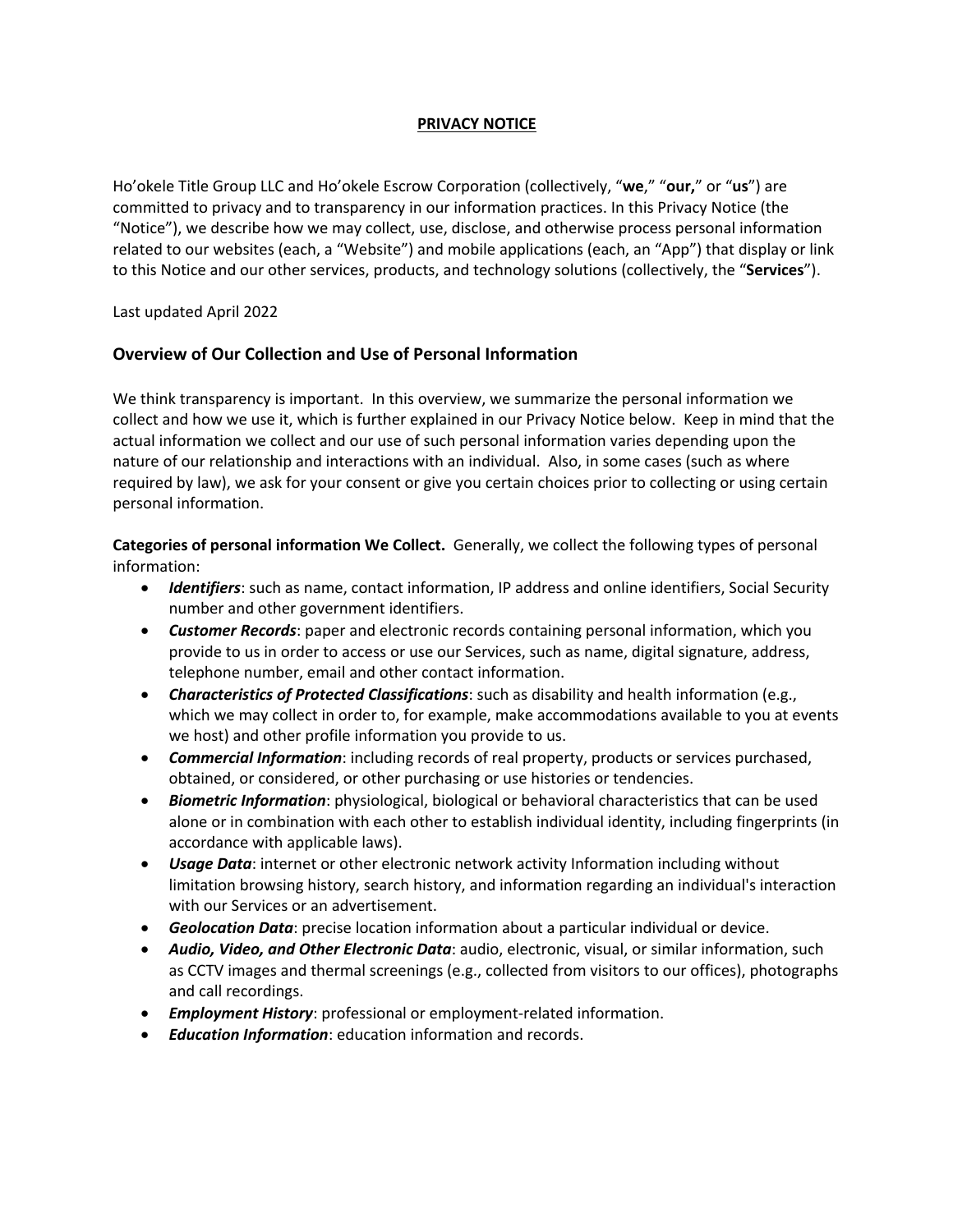• *Inferences*: inferences drawn from any of the above used to create a profile reflecting an individual's preferences, behaviors or other characteristics.

**Use of personal information.** In general, we may use and disclose the personal information we collect for the following business and commercial purposes:

- Providing support and services
- Analyzing and improving our business
- Personalizing content and experiences
- Advertising, marketing, and promotional purposes
- Securing and protecting our business
- Defending our legal rights
- Auditing, reporting, corporate governance, and internal operations
- Complying with legal obligations

**Individual rights.** Please see Section 12, "Your Rights and Choices", below for a description of the choices we provide and the rights you have regarding your personal information. If you are a California resident, please be sure to review Section 17 below titled "Additional Information for Certain Jurisdictions" for important information about the categories of personal information we collect and disclose as well as your rights under California privacy laws, including your right to submit a "Do Not Sell My Personal Information" request (i.e., to opt out of the sale of your personal information by us).

# **1. SCOPE OF OUR PRIVACY NOTICE**

This Notice applies to our collection, use, disclosure, and other processing of personal information related to:

- the use of our Services that display or link to this Notice;
- former, current, and prospective clients, brokers, independent agents, and customers; and
- other individuals who use our Services, whose personal information we receive related to the Services, or who otherwise interact or communicate with us related to our Services

Our collection, use, disclosure, and processing of personal information about individuals will vary depending upon the circumstances. This privacy notice is intended to describe our overall privacy and data protection practices. In some cases, different or additional notices about our data collection and processing practices may be provided and apply to our processing of certain personal information

**Personal information.** In this privacy notice, our use of the term "personal information" includes other similar terms under applicable privacy laws—such as "personal data" and "personally identifiable information." In general, personal information includes any information that identifies, relates to, describes, or is reasonably capable of being associated, linked, or linkable with a particular individual.

**Not covered by this notice.** This privacy notice does not apply to job applicants and candidates who apply for employment with us, or to our employees and non-employee workers.

# **2. OUR COLLECTION OF PERSONAL INFORMATION**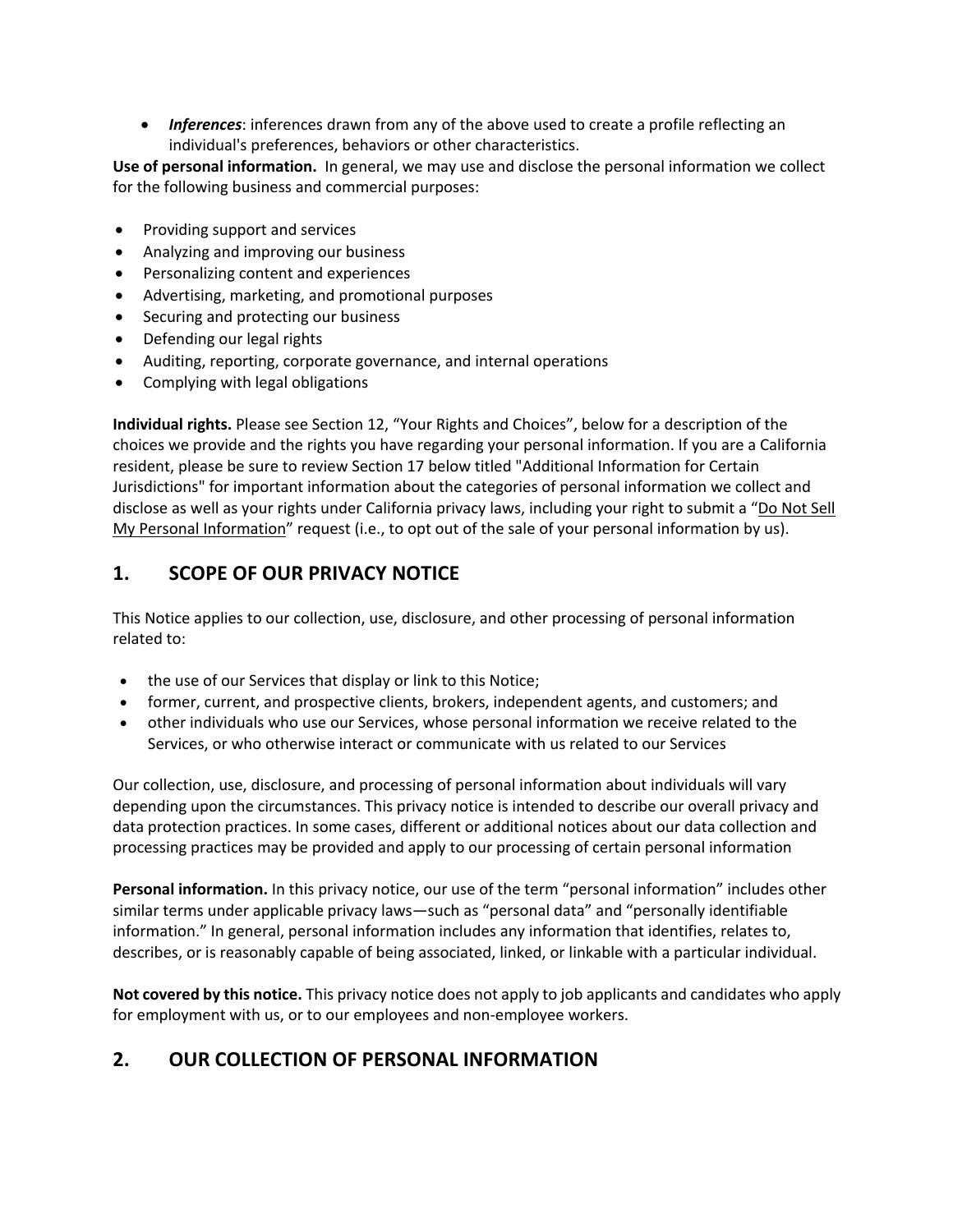Generally, we collect your personal information on a voluntary basis. However, if you decline to provide certain personal information that is marked mandatory, you may not be able to access certain Services or we may be unable to fully respond to your inquiry.

We may collect personal information directly from individuals, automatically related to the use of the Services, and in some cases, from third parties (such as social networks, platform providers, payment processors, data providers, and operators of certain third party services that we use).

#### *Information we collect directly.* We collect information that you provide to us, such as

- when you create an account, provide contact information, and send other personal information to us;
- when you complete or submit a form through our Services, for example, "Contact Us" or "More Information" forms;
- when you participate in surveys or contests, submit orders or requests, or register for or use our Services, or otherwise contact us;
- information you submit or provide such as real estate searches and preferences, whether you plan on buying or selling real estate, home search criteria, information about financing for the purchase of real estate, and other information related to the purchase or sale of real estate.

*Information we collect from third parties.* We may collect or receive personal information about you and your property from third party sources, such as public databases, joint marketing partners, social media platforms (including from people with whom you are friends or otherwise connected), from brokers and agents, and other real estate professionals, and third parties. For example:

- Social media*.* If you choose to link, create, or log in to your Services account with a social media service (e.g., Twitter, Facebook, Instagram, etc.), or if you engage with a separate app or website that communicates with the Services, we may receive personal information about you or your connections from that service. In many cases you can control what personal information you share with us through privacy settings available on those third-party social media services.
- Real estate professionals*.* If you interact or list a property with a broker, independent agent, or other real estate professional associated with one of our Realogy Holdings Corp. ("Realogy") brands, we may receive personal information about you and your property from them, such as your name and property address, listing and contact information, among other things. These real estate professionals may be affiliated with independently owned and operated brokerages, or with a Realogy company.
- Property records*.* We may collect information about individuals and real estate property through public databases, such as property ownership and tax records maintained by state, local and county agencies.

## **3. LEGAL BASES FOR OUR PROCESSING OF PERSONAL INFORMATION**

Certain laws, including the EU General Data Protection Regulation ("GDPR"), requires that we inform applicable individuals of the legal bases for our use and other processing of personal information. Pursuant to the GDPR (and other relevant laws), we collect, use and otherwise process personal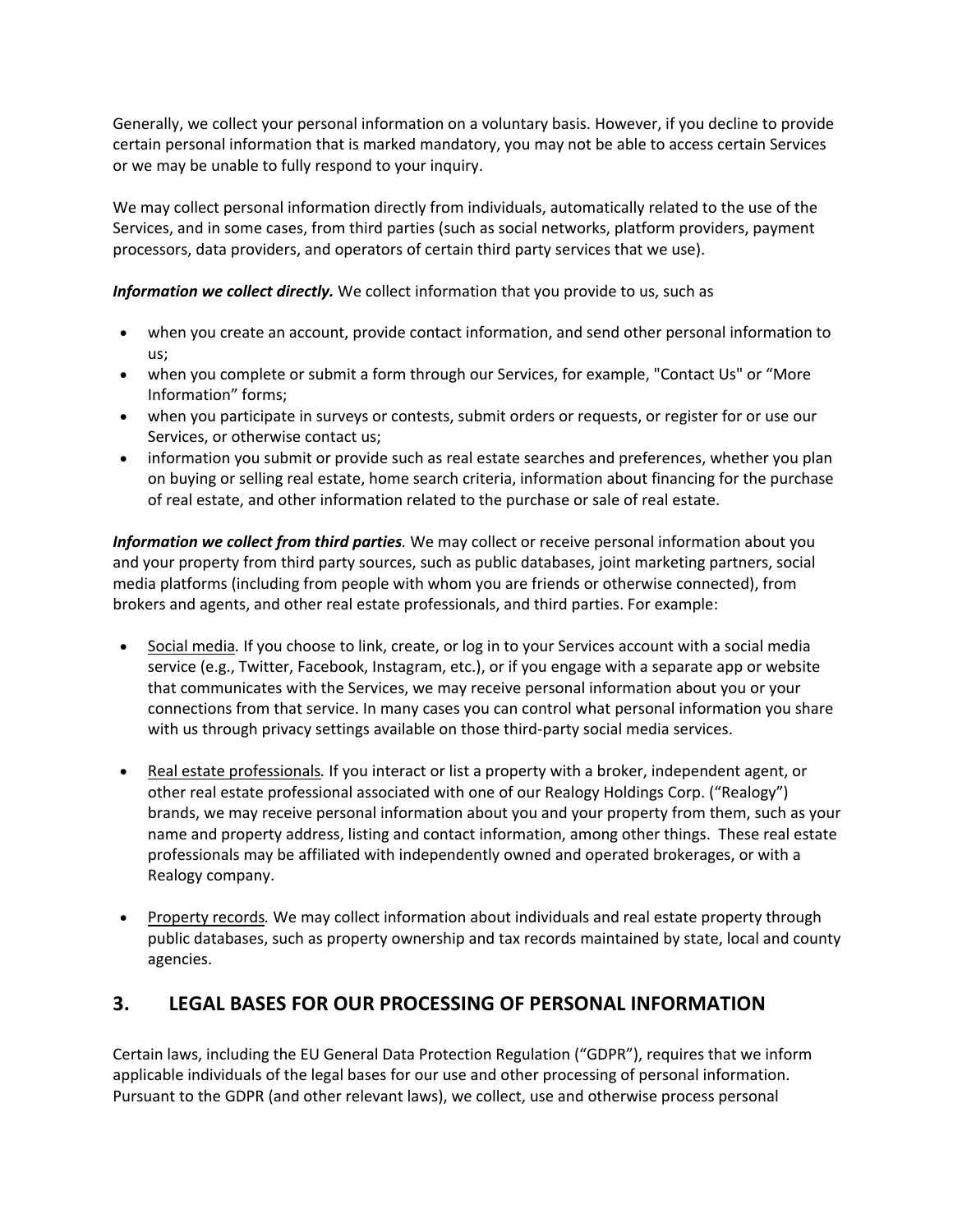information for the following legal bases:

- *Performance of contract:* as necessary to enter into or carry out the performance of our contract with you.
- *Compliance with laws***:** for compliance with legal obligations and/or defense against legal claims, including those in the area of labor and employment law, social security, data protection, tax, and corporate compliance laws.
- *Our legitimate interests*: in furtherance of our legitimate business interests including:
	- o Performance of contracts with franchisees and other parties
	- $\circ$  Implementation and operation of global support (e.g., IT) services for our business operations
	- $\circ$  Customer relationship management and improving our Services, including marketing and analytics
	- o Marketing and advertising
	- $\circ$  Fraud prevention, including misuse of company IT systems or money laundering
	- o Physical, IT, and network perimeter security
	- o Internal investigations
	- o Mergers, acquisitions, and reorganization, and other business transactions
- *With your consent:* in some cases, we rely on your consent to collect and process your personal information. (See Section 12 below for information about withdrawing your consent.)

In addition, we may process your personal information where necessary to protect the vital interests of any individual.

## **4. USE OF PERSONAL INFORMATION**

While the purposes for which we may process personal information will vary depending upon the circumstances, in general we use personal information for the purposes set forth below. Where GDPR or other relevant laws apply, we have set forth the legal bases for such processing *in parenthesis* (see above for further explanation of our legal bases)*.*

- *Providing support and services***:** including, for example, to send or facilitate communications among you, independent real estate professionals and their affiliated entities, and other users of the Services, provide products and services you request (and send related information), operate our Services; to communicate with you about your access to and use of our Services; to respond to your inquiries; to provide troubleshooting, fulfill your requests and provide technical support; and for other customer service and support purposes. (*Legal basis: performance of our contract with you; and our legitimate interests)*
- *Analyzing and improving our business*: including to better understand how users access and use our Services, to evaluate and improve our Services and business operations, and to develop new features, offerings, and services; to conduct surveys, and other evaluations, such as customer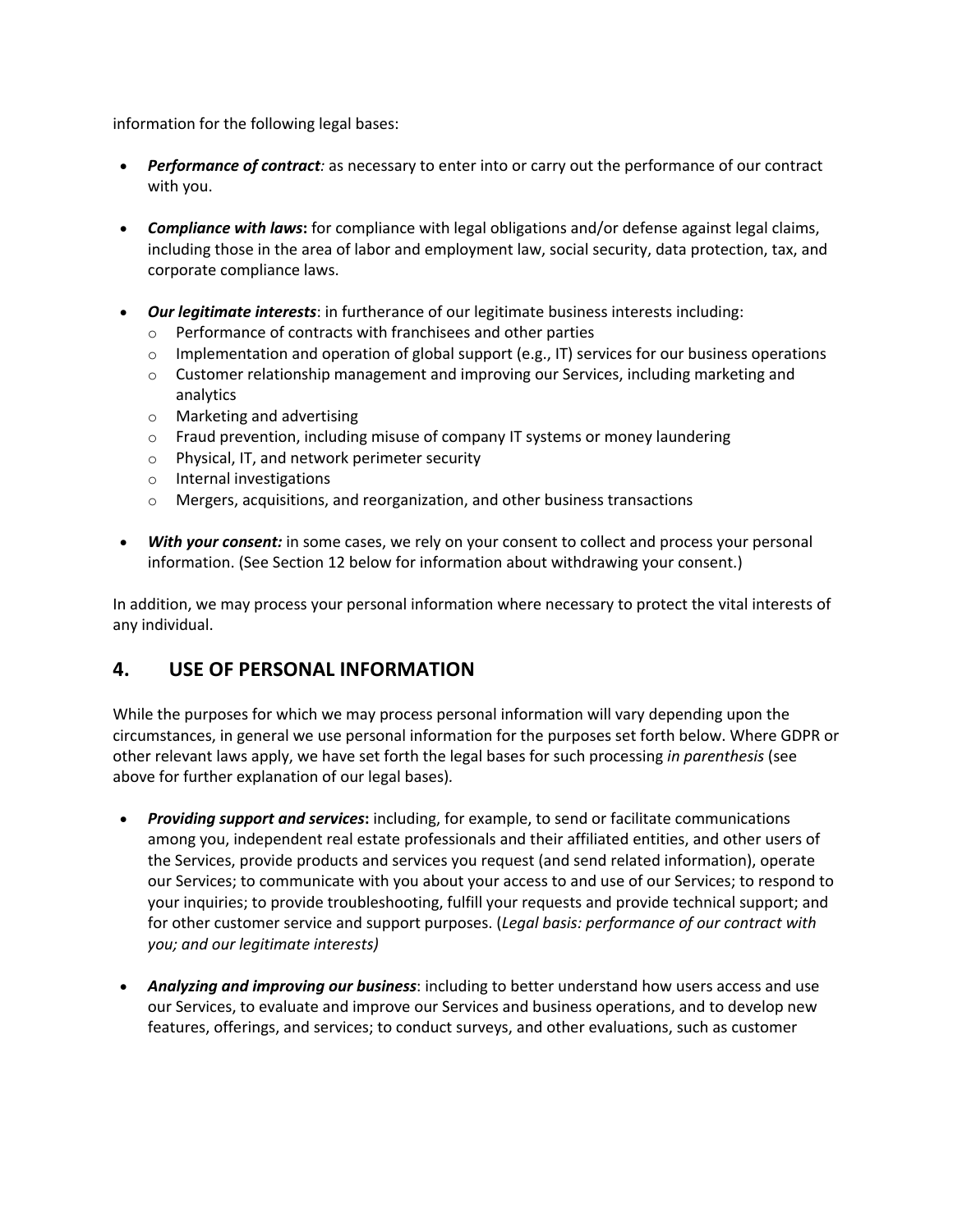satisfaction surveys; and for other research and analytical purposes. (*Legal basis: our legitimate interests)*

- *Personalizing content and experiences*: including to provide or recommend features, content, social connections, and referrals; tailor content we send or display on our Services; to offer location customization and personalized help and instructions; and to otherwise personalize your experiences. (*Legal basis: our legitimate interests and/or with your consent)*
- *Advertising, marketing and promotional purposes*: including to reach you with more relevant ads and to evaluate, measure, and improve the effectiveness of our ad campaigns; to send you newsletters, offers, or other information we think may interest you; to contact you about our Services or information we think may interest you; and to administer promotions and contests. (*Legal basis: our legitimate interests and/or with your consent*)
- *Securing and protecting our business*: including to protect and secure our business operations, assets, Services, network and information and technology resources; to investigate, prevent, detect and take action regarding fraud, unauthorized access, situations involving potential threats to the rights or safety of any person or third party, or other unauthorized activities or misconduct. (*Legal basis: our legitimate interests and/or compliance with laws*)
- *Defending our legal rights***:** including to manage and respond to actual and potential legal disputes and claims, and to otherwise establish, defend or protect our rights or interests, including in the context of anticipated or actual litigation with third parties. (*Legal basis: our legitimate interests and/or compliance with laws*)
- *Auditing, reporting, corporate governance, and internal operations*: including relating to financial, tax and accounting audits; audits and assessments of our operations, privacy, security and financial controls, risk, and compliance with legal obligations; our general business, accounting, record keeping and legal functions; and related to any actual or contemplated merger, acquisition, asset sale or transfer, financing, bankruptcy or restructuring of all or part of our business. (*Legal basis: our legitimate interests and/or compliance with laws*)
- *Complying with legal obligations*: including to comply with the law, our legal obligations and legal process, such warrants, subpoenas, court orders, and regulatory or law enforcement requests. (*Legal basis: our legitimate interests and/or compliance with laws*)

**Aggregate and de-identified information**. We may de-identify personal information and create anonymous and aggregated data sets and reports in order to assess, improve and develop our business, products and services, prepare benchmarking reports on our industry and for other research, marketing and analytics purposes.

### **5. DISCLOSURE OF PERSONAL INFORMATION**

We may disclose the personal information that we collect about you as set forth below or as otherwise described at the time of collection or sharing.

• *Service providers*: We may disclose personal information with third-party service providers who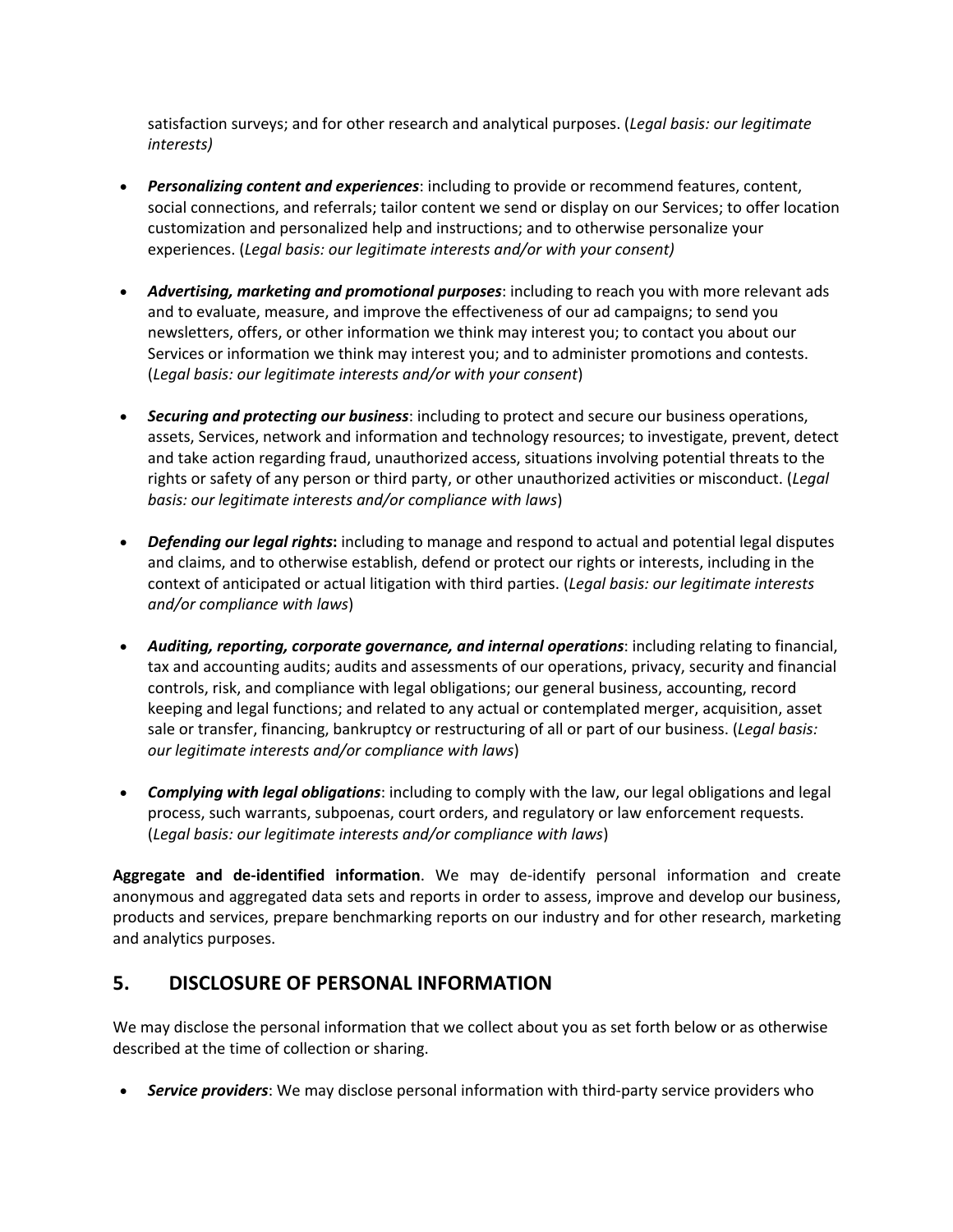use this information to perform services for us, such as hosting providers, auditors, advisors, consultants, and customer service and support providers.

- *Subsidiaries and Affiliates*: We may share your personal information with our affiliated companies (i.e., companies under common ownership, control or management with us) such as Guaranteed Rate Affinity, Title Resource Guaranty Company and Realogy Insurance Agency, who may process your personal information as set forth in this Notice, including to share relevant news, information and offers with you. Where required by applicable law, we will obtain your consent to such sharing.
- *Third Parties.* We may disclose personal information to third parties in order to provide our Services, respond to or carry out your requests, and/or with your consent, including with:
	- $\circ$  independent real estate professionals and owners and operators of real estate brokerage companies to enable them to provide services you request through the Services.
	- $\circ$  third parties to provide you a service you requested through a partnership or promotional offering made by a third party or us.
	- $\circ$  the public if you submit to a public part of the Services, such as comments, social media posts, or other features viewable by the public or generally by registered users of the Services.
	- $\circ$  third parties with whom you choose to let us share information, for example other apps or websites that integrate with the Services, or those with Services with which we integrate.
	- $\circ$  third parties we work with to provide you with more personalized content and ads, and to track the effectiveness of campaigns.
- *Business transfers:* We may disclose or transfer personal information as part of any actual or contemplated merger, sale, and transfer of our assets, acquisition, financing or restructuring of all or part of our business, bankruptcy or similar event, including related to due diligence conducted prior to such event where permitted by law.
- *Legally required*: We may disclose personal information if we are required to do so by law (e.g., to law enforcement, courts or others, e.g., in response to a subpoena or court order).
- *Protect our rights*: We may disclose personal information where we believe it necessary to respond to claims asserted against us or, comply with legal process (e.g., subpoenas or warrants), enforce or administer our agreements and terms, for fraud prevention, risk assessment, investigation, and to protect the rights, property, or safety of us, our clients and customers or others.

**Anonymized and Aggregated Data**. We may share aggregate or de-identified information with third parties for research, marketing, advertising, analytics, and other purposes.

# **6. COOKIES, TRACKING AND ANALYTICS**

Our Services may use first party and third-party cookies, pixel tags, plugins, and other tools to gather device, usage and browsing information when users visit our Services. For instance, when you visit our Services, our server may record your IP address (and associated location information) and other information such as the type of your internet browser, your Media Access Control (MAC) address, computer type (Windows or Macintosh), screen resolution, operating system name and version, device manufacturer and model, language, and the pages you view and links you select on the Services, as well as date and time stamps associates with your activities on our Services.

We use the information for security purposes, to facilitate navigation, to personalize and improve your experience while using the Services, to improve and measure our advertising campaigns and to better reach users with relevant advertising both on our Services and on third party websites. We also gather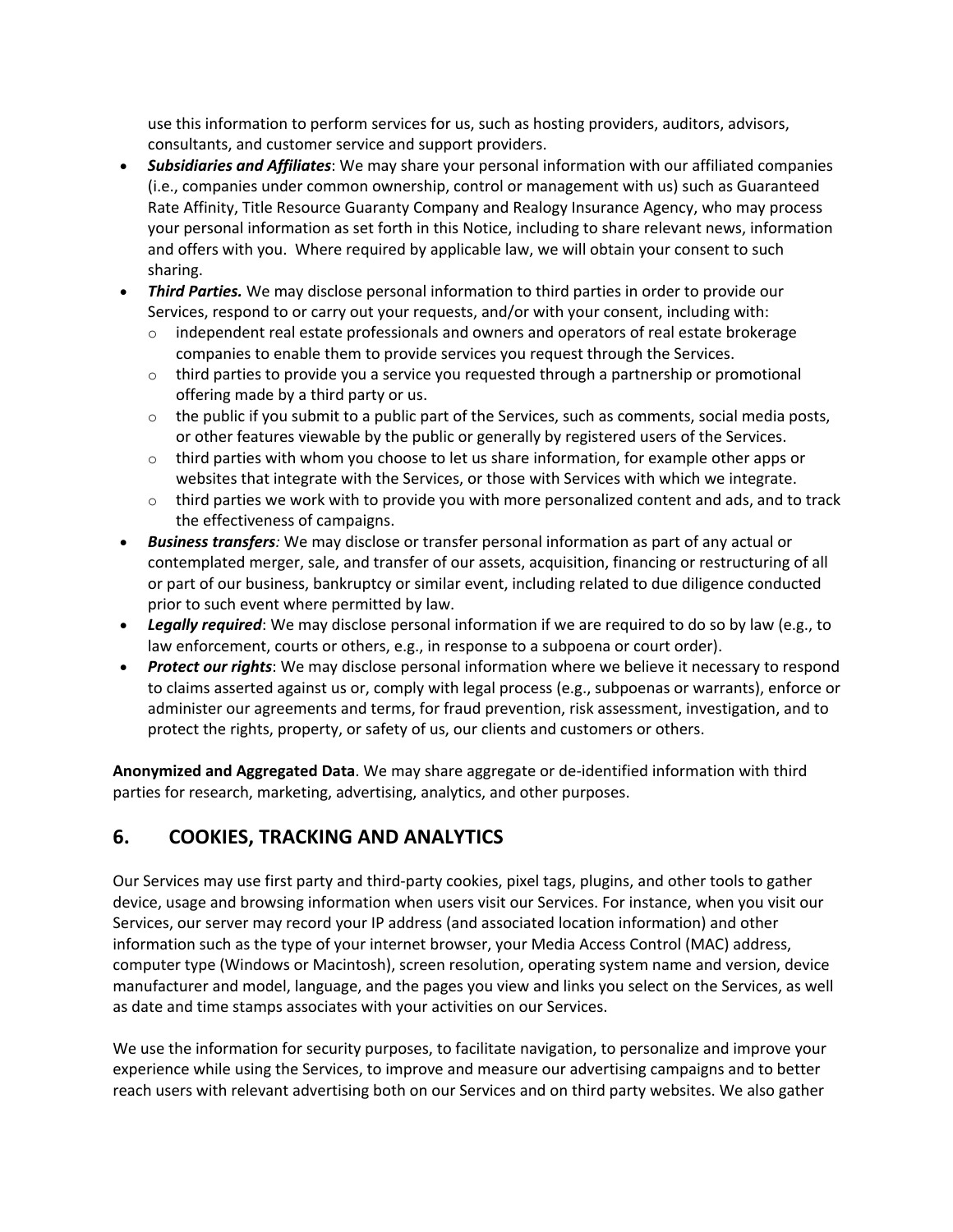statistical information about use of the Services in order to continually improve their design and functionality, understand how they are used and assist us with resolving questions regarding them.

**Cookies.** Cookies are small text files that a website transfers to your hard drive to store and sometimes collect information about your usage of websites, such as time spent on the websites, pages visited, language preferences, and other anonymous traffic data. You can control the way in which cookies are used by altering your browser settings. You may refuse to accept cookies by activating the setting on your browser that allows you to reject cookies. However, if you select such a setting, this may affect the functioning of our Services. Unless you have adjusted your browser setting so that it will refuse cookies, our system will issue cookies when you access or log on to our Service.

- *Essential cookies* are essential, as they enable you to move around the Service and use its features. Without these cookies we could not, for example, authenticate your login or remember that you are logged-in as you move through the Service.
- *Functionality cookies* allow us to remember choices you make (such as the region you're in) and tailor the Service to provide enhanced features and content for you. For instance, they can be used to remember your login details or remember your nickname when you next login. They may also be used to provide services you've requested, for example leaving a comment on the Service.
- *Analytics & performances cookies* collect information about how the Service is used, for example which pages users visit most often and if any error messages are displayed on certain pages. Information collected using these cookies is used to monitor activity on the Service and understand how it is being used.

If you have disabled one or more cookies, we may still use information collected from cookies before your disabled preference was set. However, we will stop using the disabled cookie to collect any further information.

To find out more about cookies, including how to see what cookies have been set and how to manage and delete them, visit www.aboutcookies.org.

**Pixel tags and other similar technologies.** Pixel tags (also known as web beacons and clear GIFs) may be used in connection with some Websites to, among other things, track the actions of users of the Websites (including email recipients), measure the success of our marketing campaigns and compile statistics about usage of the Websites and response rates. We and our service providers may also use pixel tags in HTML emails to our customers, to help us track email response rates, identify when our emails are viewed, track whether our emails are forwarded, and conduct analytics.

**Log files.** Most browsers collect certain information, such as your IP address, device type, screen resolution, operating system version and internet browser type and version. This information is gathered automatically and stored in log files.

**Third party analytics tools.** Our Websites use automated devices and applications operated by third parties, such as Google Analytics, which uses cookies and similar technologies to collect and analyze information about use of the Websites and report on activities and trends. This service may also collect information regarding the use of other websites, apps and online resources. You can learn about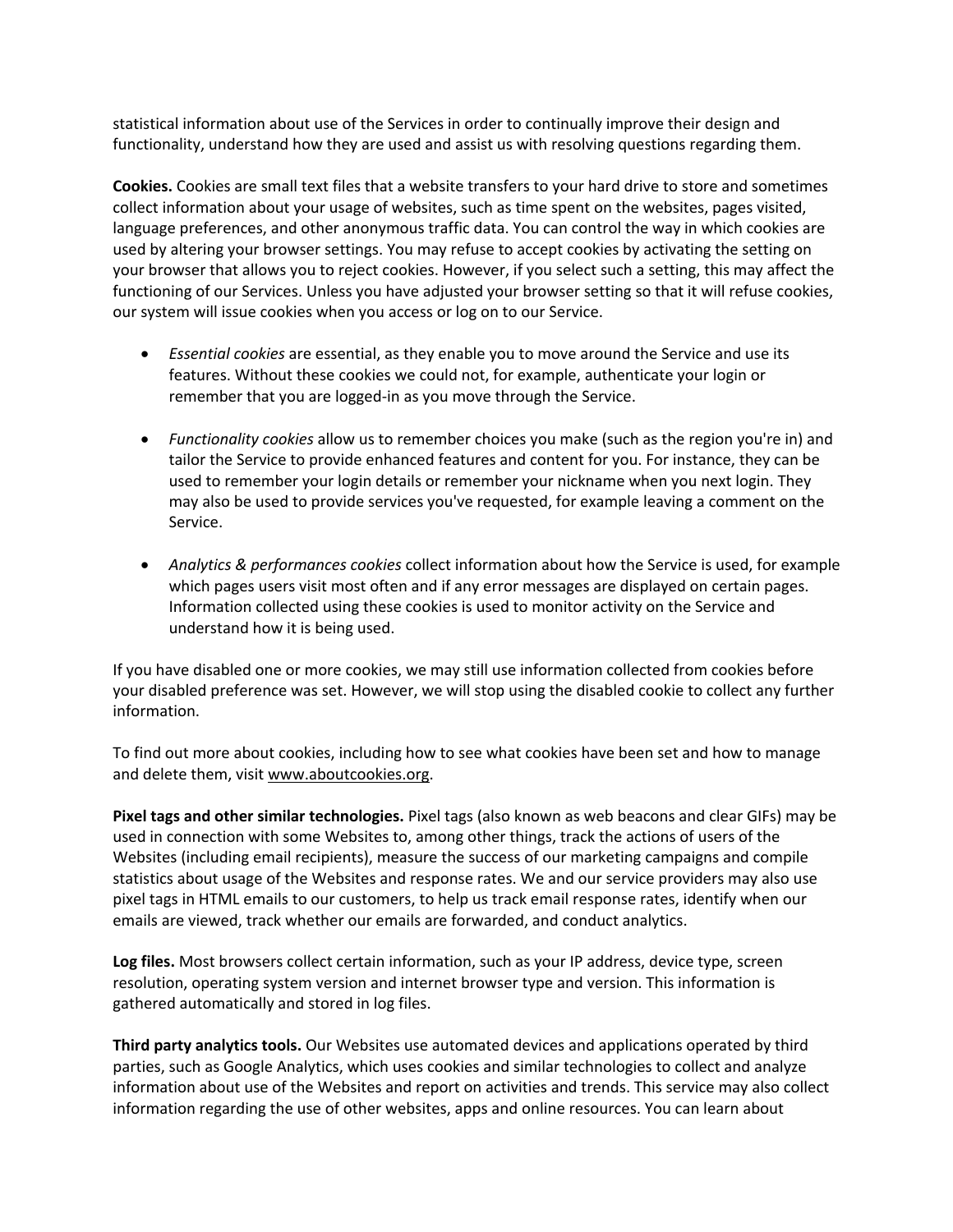Google's practices by going to www.google.com/policies/privacy/partners/, and you can opt out of them by downloading the Google Analytics opt-out browser add-on, available at https://tools.google.com/dlpage/gaoptout.

**Do-Not-Track signals.** Please note that our Websites do not recognize or respond to any signal which your browser might transmit through the so-called 'Do Not Track' feature your browser might have. If you wish to disable cookies on our Websites, you should not rely on any 'Do Not Track' feature your browser might have. For more information about do-not-track signals, please click here.

## **7. INTERNET-BASED ADVERTISING**

On some of our Websites, we may work with third-party ad networks, analytics companies, measurement services and others ("third-party ad companies") to display advertising on our Services and to manage our advertising on third-party sites, mobile apps and online services. We and these thirdparty ad companies may use cookies, pixels tags and other tools to collect information on our Websites (and on third-party sites and services), such as browsing history, IP address, device ID, cookie and advertising IDs, and other identifiers, general location information and, with your consent, your device's geolocation information; we and these third-party ad companies use this information to provide you more relevant ads and content and to evaluate the success of such ads and content.

For more information or to opt out of third party advertising cookies and tags on our Websites, go to www.privacyrights.info/.

You may also obtain more information about targeted or "interest-based advertising" and opt-out of many ad networks at the industry websites below:

- Canada: www.youradchoices.ca
- EU: www.youronlinechoices.eu
- U.S.: www.aboutads.info

# **8. SOCIAL FEATURES AND THIRD PARTY PLUG INS**

The Services may integrate with social sharing features and other related tools which let you log in to the Services or share actions you take on the Services. Your use of such features enables the sharing of information with your friends or the public, depending on the settings you establish with the social sharing service. Please refer to the privacy policies of those social sharing services for more information about how they handle the data you provide to or share through them. We do not receive or store passwords to your third-party social media accounts in this context.

## **9. INTERNATIONAL TRANSFERS OF PERSONAL INFORMATION**

The Services are hosted on servers located in the United States. Note that some countries may not provide the same level of data protection as your home country. If you are located, for example, in European Economic Area or Switzerland (collectively, "EEA"), your personal information will be transferred to the United States and possibly to other jurisdictions (e.g., to the location of a property for which you have requested information), which may not provide the same level of protection under your local data protection laws. In such cases, we rely on suitable personal information transfer safeguards.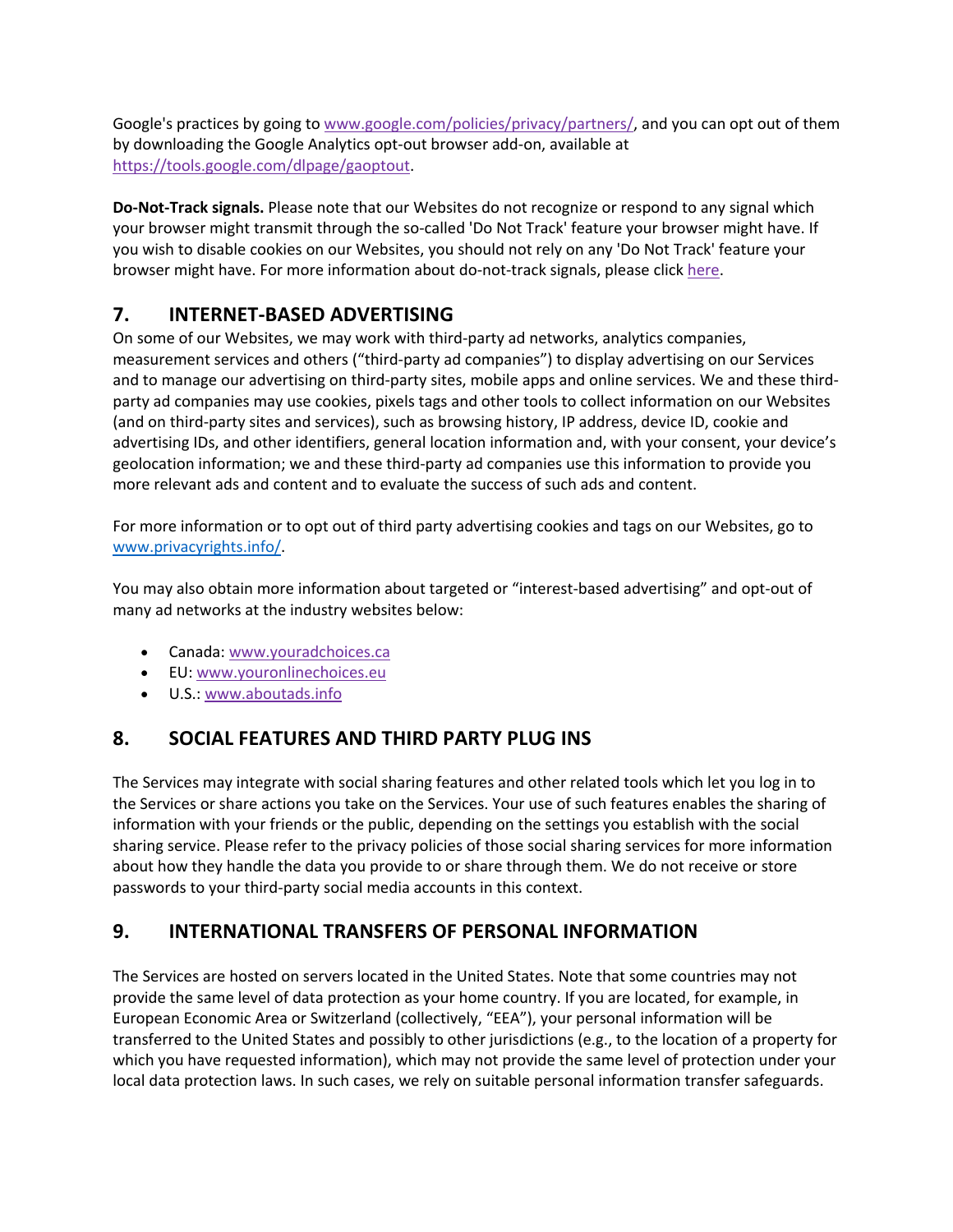You may have the right to request a copy or information about those safeguards by contacting us as detailed below.

# **10. SECURITY**

We use technical, administrative, and physical controls in place to help protect personal information from unauthorized access, use, and disclosure. Even so, despite our reasonable efforts, no security measure is ever perfect or impenetrable. In the event that the security of your account has been compromised, please immediately notify us in accordance with Section 16 below ("Contact Us").

## **11. DATA RETENTION**

We will retain your personal information for the period necessary to fulfill the purposes outlined in this privacy notice or as set out in our contracts, unless a longer retention period is required or permitted by law. We may also retain personal information for longer where required by our legal and regulatory obligations, professional indemnity obligations, or where we believe it is necessary to establish, defend or protect our legal rights and interests or those of others. With respect to the data and files we handle as a processor, we retain this personal information in accordance with our clients' instructions.

# **12. YOUR RIGHTS AND CHOICES**

**Marketing.** You may opt out from receiving marketing-related communications from us on a goingforward basis by contacting us or by using the unsubscribe mechanism contained in each email. We will try to comply with your request(s) as soon as reasonably practicable. Please note that if you opt out of receiving marketing-related emails from us, we may still send you important administrative messages, from which you cannot opt out.

**Third party advertising and analytics.** Our Websites include third party tags and cookies, which allow third parties to collect IP address and other identifier, browsing information and other personal information for advertising and analytics purposes as explained above; to opt of these on our Websites, or for more information, go to www.privacyrights.info/. You may also review your browser or device settings for certain cookies and see above to exercise certain choices regarding cookies.

**Access, amendment and deletion.** Under applicable privacy laws, you may have the right to request to review, make amendments, have deleted or otherwise exercise your rights over your personal information that we hold, subject to certain legal limitations and requirements. If you are subject to such a privacy law, you may submit a request to us related to your personal information:

- By submitting a request to us at Kokua@HookeleEscrow.com
- By contacting us at (808) 427-8676

We follow applicable law to take steps to keep your personal information accurate, complete and up-todate. In your request that is covered by an applicable privacy law, please make clear what personal information you would like to have changed, whether you would like to have your personal information suppressed from our database or otherwise let us know what limitations you would like to put on our use of your personal information. We may only implement requests (a) where required by applicable law and (b) with respect to the personal information associated with the particular email address that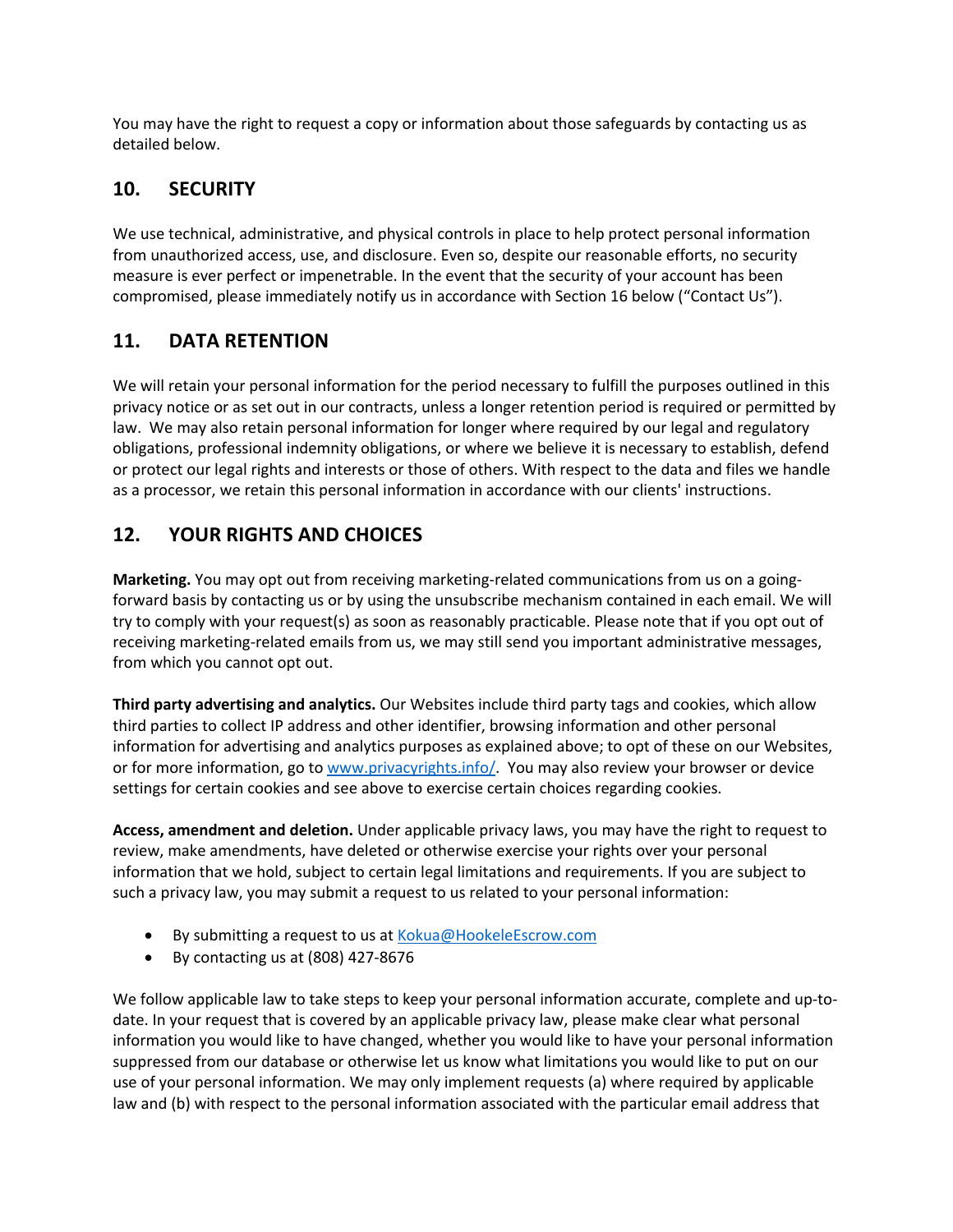you use to send us your request, and we may need to verify your identity before implementing your request. We will try to comply with your request as soon as reasonably practicable.

### **Please see Section 17 ("Additional Information for Certain Jurisdictions") for information about individual rights under the CCPA and the GDPR.**

**Deactivation.** You can deactivate your account at any time by contacting us at the email address at the bottom of this page. However, you will not be able to access many of the services to deactivate your account. Please note that even if you request deactivation of your account, it may take some time to fulfill this request.

**Responding to Requests.** Please note that we may need to retain certain information for recordkeeping purposes and/or to complete any transactions that you began prior to requesting a change or deletion. There may also be residual information that will remain within our databases and other records, which will not be removed. We may not always be able to fully address your request, for example if it would impact the duty of confidentiality we owe to others, or if we are legally entitled to deal with the request in a different way.

**Additional information for certain jurisdictions**. We are committed to respecting the privacy rights of individuals under all privacy laws applicable to us. Some privacy laws require that we provide specific information about individual rights to applicable consumers, which we have set forth at the end of this privacy notice:

- *California*: if you are a California resident, you may have certain rights, under California privacy laws, regarding your personal information as set forth in Section 17 below.
- *EU/EEA*: if you are in the European Union / European Economic Area, we provide further details about your rights under the GDPR in Section 17 below.

# **13. CHILDREN**

The Services are not intended or directed to children under the age of 16, and we do not knowingly collect any personal information, or knowingly track the use of our Services, from children. If we have actual knowledge that personal information about a child under 16 years old has been collected, then we will take appropriate steps to try and delete such personal information.

## **14. THIRD-PARTY WEBSITES**

The Services may contain links to third-party services. We do not own, operate, or control the websites of third-parties, including those of independently owned and operated franchisees. Accordingly, this Notice does not apply to any services maintained or operated by third-parties. When you click on those links, you will go to a third-party website where you will be subject to that service's privacy policy or similar statement and terms of use, and we encourage you to read that policy statement. We are not responsible for the privacy practices of other services, and we expressly disclaim any liability for their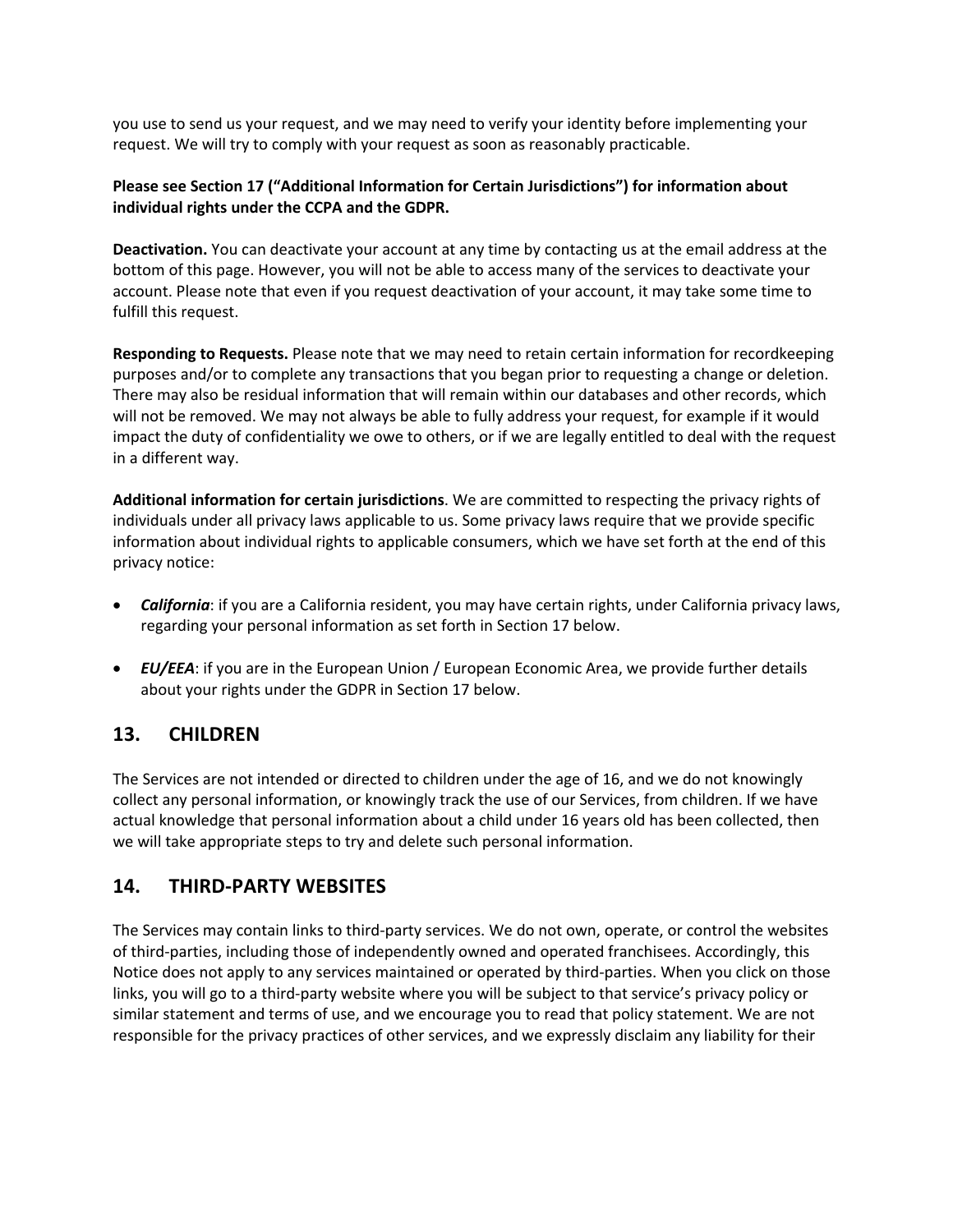actions, including actions related to the use and disclosure of personal information by those third parties.

# **15. CHANGES TO THIS NOTICE**

We may amend this Notice at any time. If we make any material change in how we collect, use, disclose, or otherwise process personal information, we will prominently post a notice regarding such change on the Services. Any material changes to this Notice will be effective 10 days after our posting of the updated Notice or as otherwise required by applicable law. Where required to do so by law, we may seek your prior consent to any material changes we make to this Notice.

# **16. CONTACT US**

If you have any questions or concerns about this Notice, please use the following contact information:

Email: Kokua@HookeleEscrow.com Mailing address: 1819 S. Kihei Road, #D-107, Kihei, HI 96753 Phone number: (808) 427-8676

# **17. ADDITIONAL INFORMATION FOR CERTAIN JURISDICTIONS**

### **California Residents**.

In this section, we provide information for California residents, as required under California privacy laws, including the California Consumer Privacy Act ("**CCPA**"), which requires that we provide California residents certain specific information about how we handle their personal information, whether collected online or offline. This section does not address or apply to our handling of publicly available information made lawfully available by state or federal governments or other personal information that is subject to an exemption under the CCPA.

*Categories of personal information that we collect and disclose.* Our collection, use and disclosure of personal information about a California resident will vary depending upon the circumstances and nature of our interactions or relationship with such resident. The table below sets out generally the categories of personal information (as defined by the CCPA) about California residents that we collect, how we may disclose these categories to others for a business purpose.

| Categories of personal information collected                                                                                                                                                                                                                                                        | Third Parties to Whom We May Disclose for a<br><b>Business Purpose</b>                                                                                                                                                             |
|-----------------------------------------------------------------------------------------------------------------------------------------------------------------------------------------------------------------------------------------------------------------------------------------------------|------------------------------------------------------------------------------------------------------------------------------------------------------------------------------------------------------------------------------------|
| <b>Identifiers:</b> direct identifiers such as a real name, alias,<br>address, unique personal identifier, online identifier,<br>Internet Protocol (IP) address, email address, account<br>name, social security number, driver's license number,<br>passport number, or other similar identifiers. | • service providers<br>• advisors and agents<br>• government entities and law enforcement<br>• affiliates and subsidiaries<br>• real estate professionals<br>• advertising networks<br>data analytics providers<br>social networks |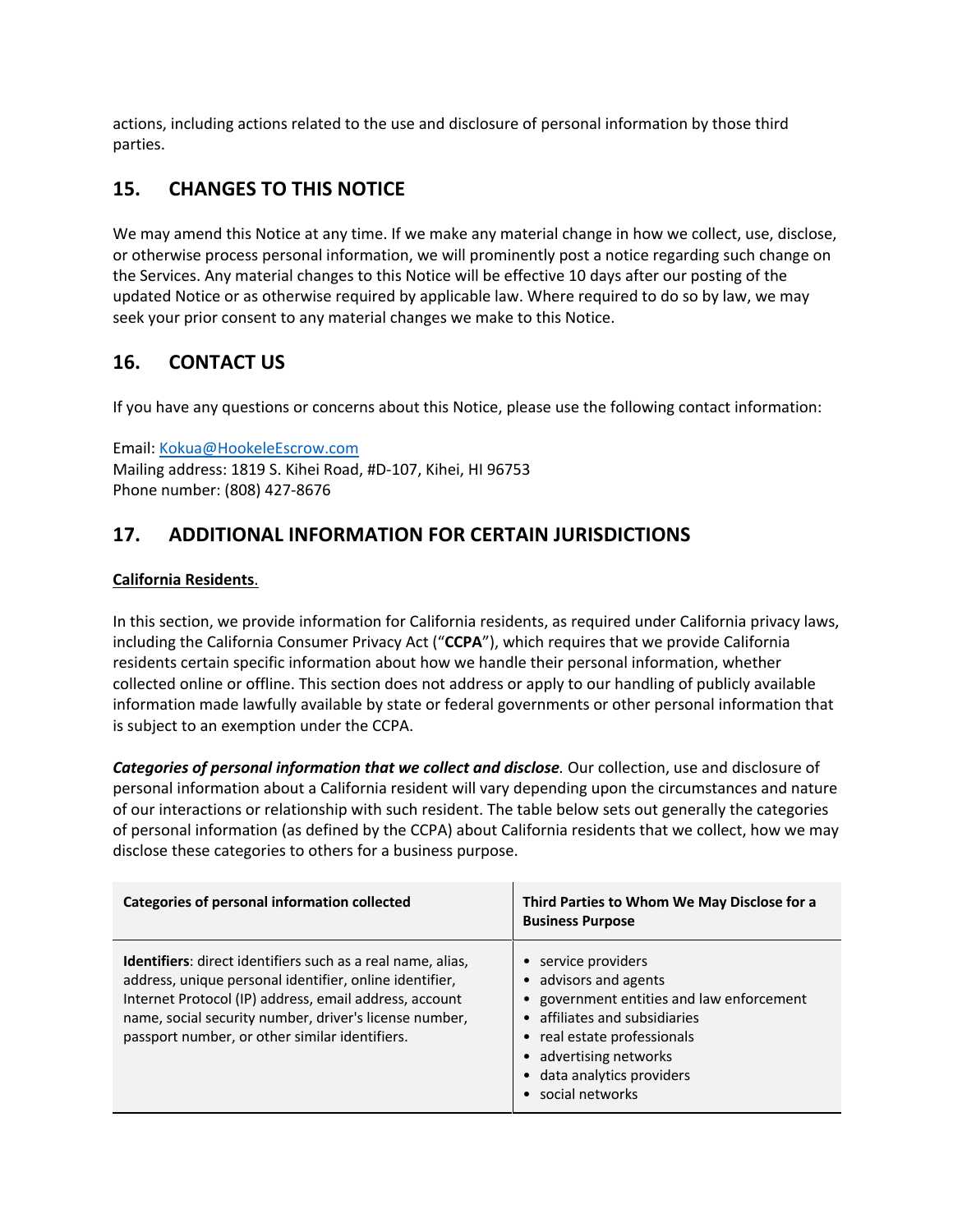|                                                                                                                                                                                                                                                                                                                                            | • operating systems and platforms                                                                                                                                                                                                                                 |
|--------------------------------------------------------------------------------------------------------------------------------------------------------------------------------------------------------------------------------------------------------------------------------------------------------------------------------------------|-------------------------------------------------------------------------------------------------------------------------------------------------------------------------------------------------------------------------------------------------------------------|
| <b>Customer Records:</b> paper and electronic customer records<br>containing personal information, which you provide to us in<br>order to access or use our Services, such as name, digital<br>signature, address, telephone number, email and other<br>contact information, government identifiers, financial and<br>payment information. | • service providers<br>advisors and agents<br>government entities and law enforcement<br>affiliates and subsidiaries<br>$\bullet$<br>real estate professionals<br>$\bullet$<br>operating systems and platforms                                                    |
| <b>Characteristics of Protected Classifications: such as</b><br>disability and health information (e.g., which we may<br>collect in order to, for example, make accommodations<br>available to you at events we host).                                                                                                                     | • service providers<br>advisors and agents<br>government entities and law enforcement<br>affiliates and subsidiaries                                                                                                                                              |
| Commercial Information: including records of real<br>property, products or services purchased, obtained, or<br>considered, or other purchasing or use histories or<br>tendencies.                                                                                                                                                          | • service providers<br>advisors and agents<br>$\bullet$<br>government entities and law enforcement<br>affiliates and subsidiaries<br>real estate professionals<br>data analytics providers<br>social networks<br>operating systems and platforms                  |
| Biometric Information: physiological, biological or<br>behavioral characteristics that can be used alone or in<br>combination with each other to establish individual<br>identity, including fingerprints (in accordance with<br>applicable law).                                                                                          | • service providers<br>advisors and agents<br>government entities and law enforcement<br>affiliates and subsidiaries<br>$\bullet$<br>real estate professionals<br>operating systems and platforms                                                                 |
| Usage Data: internet or other electronic network activity<br>Information including without limitation browsing history,<br>search history, and information regarding a consumer's<br>interaction with an Internet website, application, or<br>advertisement.                                                                               | • service providers<br>advisors and agents<br>$\bullet$<br>government entities and law enforcement<br>$\bullet$<br>affiliates and subsidiaries<br>$\bullet$<br>real estate professionals<br>advertising networks<br>• data analytics providers<br>social networks |
| Geolocation Data: precise geographic location information<br>about a particular individual or device.                                                                                                                                                                                                                                      | • service providers<br>advisors and agents<br>government entities and law enforcement<br>affiliates and subsidiaries<br>real estate professionals<br>• operating systems and platforms                                                                            |
| Audio, Video and other Electronic Data: audio, electronic,<br>visual, thermal, olfactory, or similar information such as,<br>CCTV footage and thermal screenings (e.g., collected from<br>visitors to our offices), photographs, and call recordings.                                                                                      | • service providers<br>advisors and agents<br>$\bullet$<br>government entities and law enforcement<br>$\bullet$<br>real estate professionals<br>$\bullet$<br>affiliates and subsidiaries<br>$\bullet$                                                             |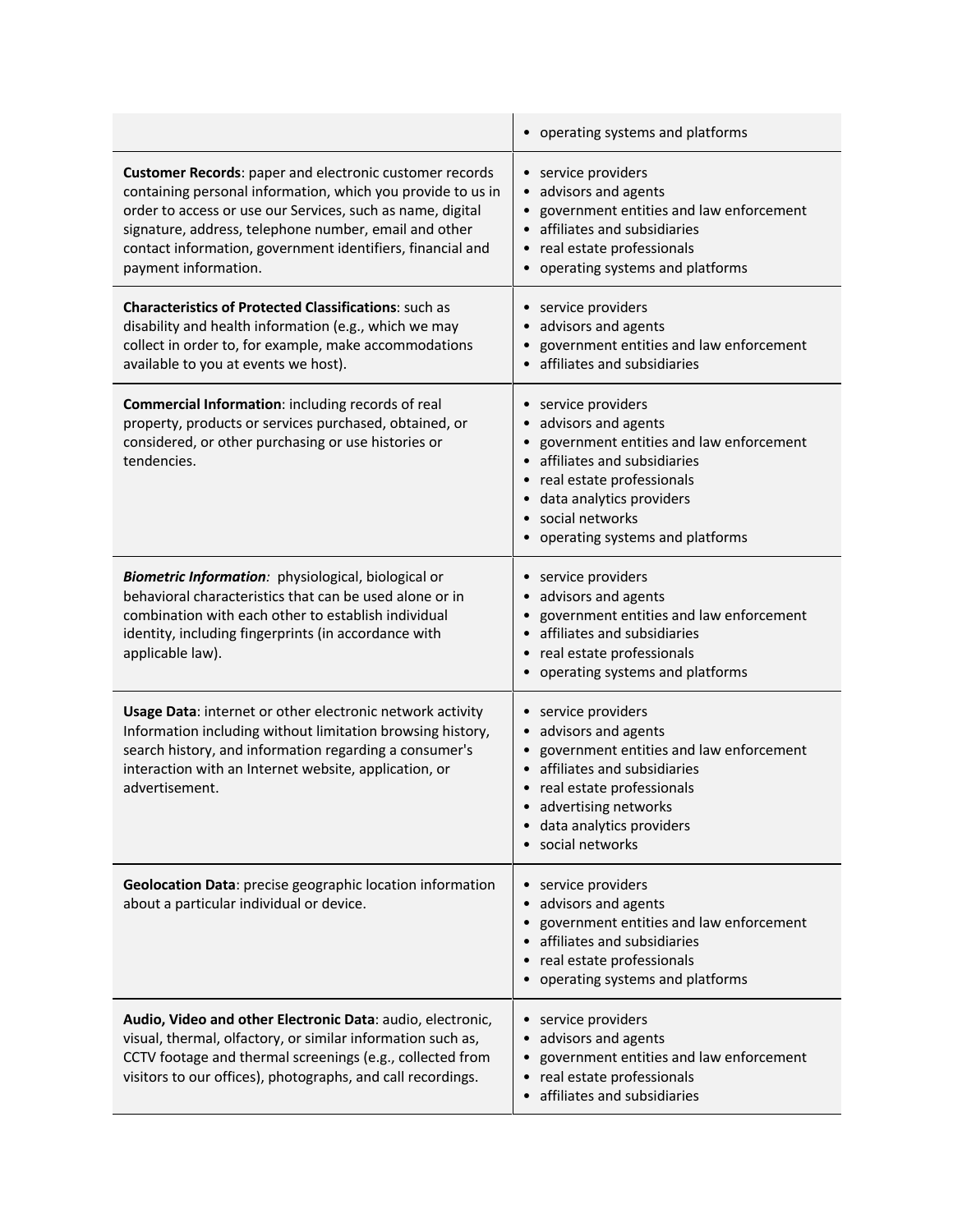| <b>Employment History:</b> professional or employment-related<br>information.                                                                                                                                                                                             | service providers<br>advisors and agents<br>$\bullet$<br>government entities and law enforcement<br>real estate professionals<br>affiliates and subsidiaries                                                                  |
|---------------------------------------------------------------------------------------------------------------------------------------------------------------------------------------------------------------------------------------------------------------------------|-------------------------------------------------------------------------------------------------------------------------------------------------------------------------------------------------------------------------------|
| <b>Education Information:</b> education history and background.                                                                                                                                                                                                           | service providers<br>٠<br>advisors and agents<br>$\bullet$<br>government entities and law enforcement<br>real estate professionals<br>affiliates and subsidiaries                                                             |
| <b>Inferences:</b> Inferences drawn from any of the information<br>identified above to create a profile reflecting a resident's<br>preferences, characteristics, psychological trends,<br>predispositions, behavior, attitudes, intelligence, abilities,<br>or aptitudes. | service providers<br>$\bullet$<br>advisors and agents<br>$\bullet$<br>government entities and law enforcement<br>affiliates and subsidiaries<br>real estate professionals<br>advertising networks<br>data analytics providers |

In addition, we may disclose any of the categories of personal information we collect about you to other third parties as directed by or consented to by you, or where necessary to fulfil your specific requests.

*Categories of Personal Information Sold.* The CCPA defines a "sale" broadly as to include disclosing or making available personal information to a third-party in exchange for monetary or other valuable consideration. While we do not disclose personal information to third parties in exchange for monetary compensation from such third parties, we may "sell" certain categories of personal information as defined by the CCPA. For example, we may share Identifiers, Usage Data, Customer Records, Commercial Information and Profiles with our affiliates and subsidiary companies (e.g., so that they may improve or enhance their own records and for other purposes). We also may make Identifiers, Usage Data and Commercial Information available to ad networks and data analytics providers (via cookies and tags on certain of our websites) in order to improve and measure our ad and marketing campaigns).

*Sources of Personal Information*. As further described in the Our Collection of Personal Information section above, we may collect personal information from the following sources:

- directly from the individual
- real estate professionals, including brokers and independent agents of Realogy group brands
- property records
- public records
- advertising networks
- data analytics providers
- social networks
- government entities
- data brokers
- affiliate and subsidiary companies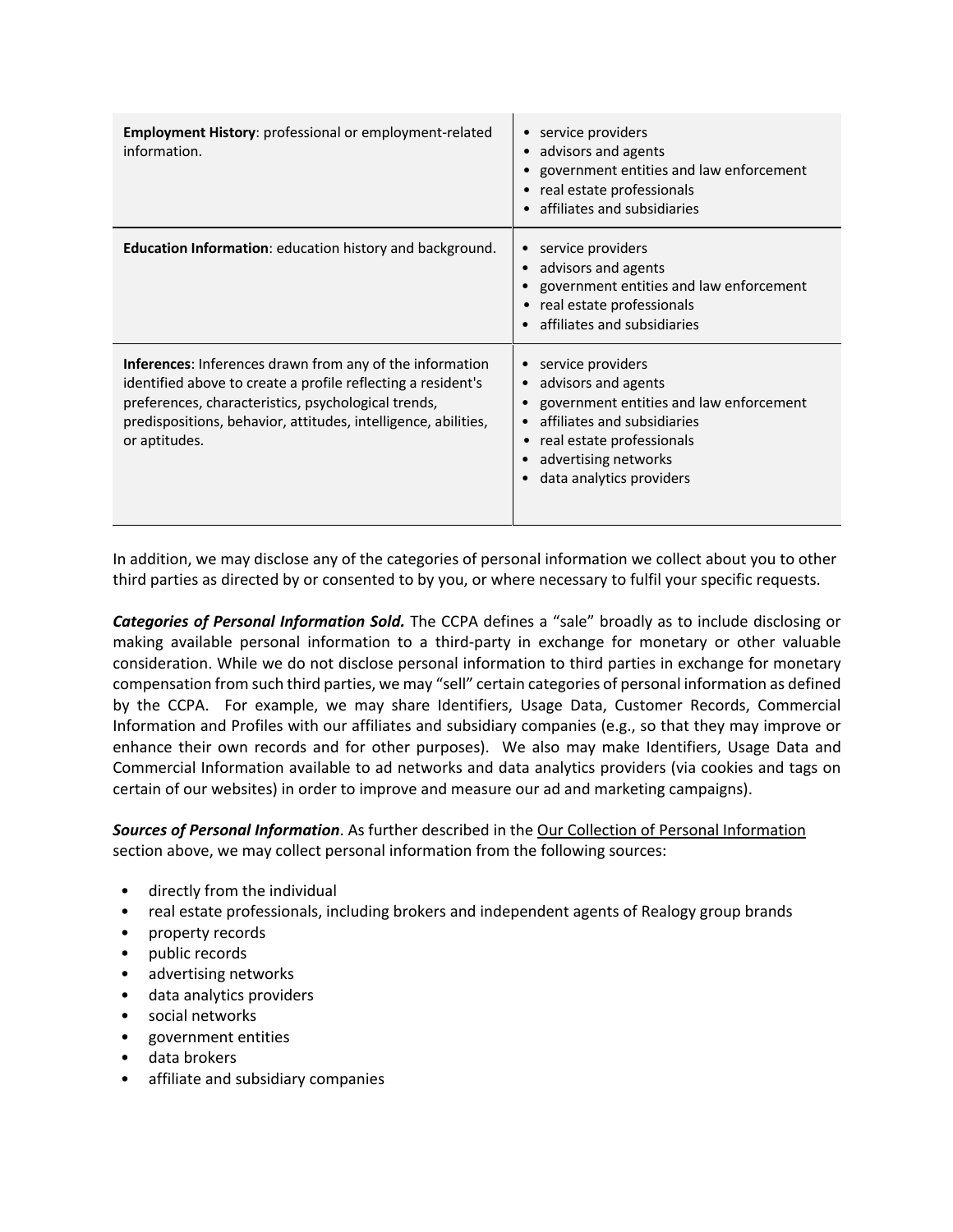*Rights of California Residents.* In general, California residents have the following rights under the CCPA:

- Do-Not-Sell (opt-out): to opt-out of our sale of their personal information. While we may "sell" personal information about California residents as defined by the CCPA, we do not sell personal information about residents who we know are younger than 16 years old. California residents may opt out of sales of their personal information by us as set forth below.
- Right of Deletion: to request deletion of their personal information that we have collected about them and to have such personal information deleted, subject to certain exceptions.
- Right to Know: with respect to the personal information that we have collected about them in the prior 12 months, to require that we disclose the following to them (up to twice per year and subject to certain exemptions):
	- o categories of personal information collected;
	- o categories of sources of personal information;
	- $\circ$  categories of personal information about them we have disclosed for a business purpose or sold;
	- $\circ$  categories of third parties to whom we have disclosed for a business purpose or sold their personal information;
	- $\circ$  the business or commercial purposes for collecting or selling their personal information; and
	- $\circ$  a copy of the specific pieces of personal information we have collected about them.
- Right to non-discrimination: the right not to be subject to discriminatory treatment for exercising their rights under the CCPA.

*Submitting Requests*. Do-Not-Sell (Opt-out) Requests, Requests to Know, and Requests to Delete may be submitted via:

- Our online webform
- Phone at (888) 778-6995 (toll free)

We will respond to verifiable requests received from California residents as required by law. When you submit a request to know or a request to delete, we will take steps to verify your request by matching the information provided by you with the information we have in our records. You must complete all required fields on our webform (or otherwise provide us with this information via the above toll-free number) so that we can process and verify your request. In some cases, we may request additional information in order to verify your request or where necessary to process your request. If we are unable to adequately verify a request, we will notify the requestor. Authorized agents may initiate a request on behalf of another individual by contacting us via email or phone; authorized agents will be required to provide proof of their authorization and we may also require that the relevant consumer directly verify their identity and the authority of the authorized agent.

*Financial Incentives.* If we may make available certain programs or offerings that are considered "financial incentives" under the CCPA, we will provide notice of the material terms of such incentives and obtain consent from individuals before including them in such incentive programs.

**Rights Under California Shine the Light Law.** California residents may request from businesses with whom they have an established business relationship (1) a list of categories of personal information,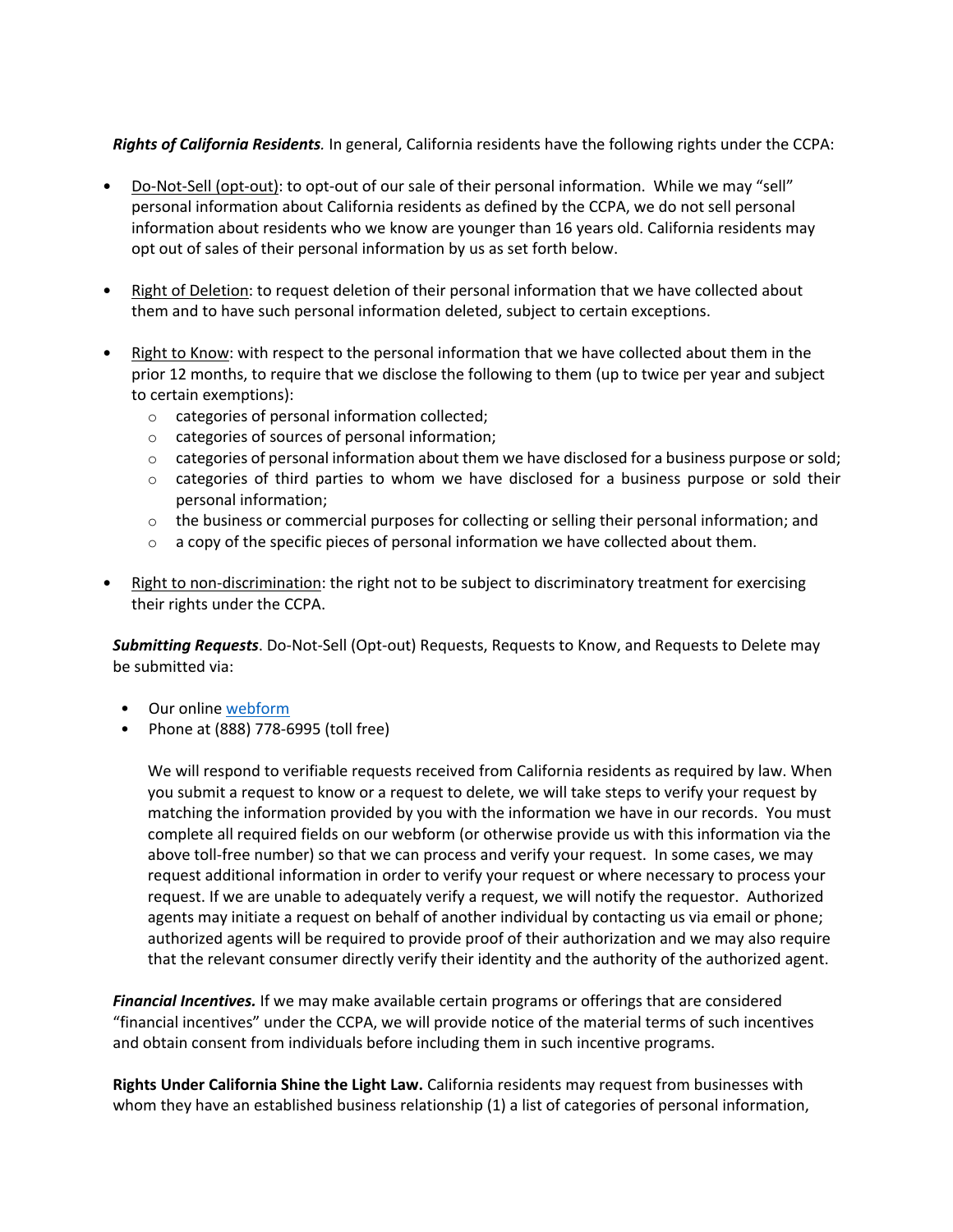such as name, address, e-mail address, and the type of services provided to the customer, that a business has disclosed to third parties during the immediately preceding calendar year for the third parties' direct marketing purposes and (2) the names and addresses of all such third parties. To request the above information please contact us by writing to us under the "Contact Us" section above. We will respond to such requests within 30 days of receipt.

For more information about our privacy practices, contact us as set forth in the "Contact Us" section above.

#### **European Union / European Economic Area and the United Kingdom**

The GDPR (where applicable) gives data subjects the following rights regarding their personal information:

- *Right of access*: You have the right to obtain from us confirmation as to whether or not personal information concerning you is being processed, and where that is the case, to request access to the personal information. The accessed information includes – among others - the purposes of the processing, the categories of personal information concerned, and the recipients or categories of recipient to whom the personal information have been or will be disclosed. You have the right to obtain a copy of the personal information undergoing processing. For further copies requested by you, we may charge a reasonable fee based on administrative costs.
- *Right to rectify and complete personal information***:** you can request the rectification of inaccurate data and the completion of incomplete data. We will inform relevant third parties to whom we have transferred your data about the rectification and completion if we are legally obliged to do so.
- *Right to erasure (right to be forgotten)*: You have the right to obtain from us the erasure of personal information concerning you in limited circumstances where:
	- o it is no longer needed for the purposes for which it was collected; or
	- $\circ$  you have withdrawn your consent (where the data processing was based on consent); or
	- o following a successful right to object; or
	- o it has been processed unlawfully; or
	- o the data has to be erased in order to comply with a legal obligation to which we are subject.

We are not required to comply with your request to erase personal information if the processing of your personal information is necessary for:

- o compliance with a legal obligation; or
- o the establishment, exercise or defense of legal claims.
- *Right to restriction of processing*: You have the right to obtain from us restriction of processing your personal information. In this case, the respective data will be marked and only be processed by us for certain purposes. This right can only be exercised where:
	- $\circ$  the accuracy of your personal information is contested, to allow us to verify its accuracy; or
	- $\circ$  the processing is unlawful, but you do not want the personal information erased; or